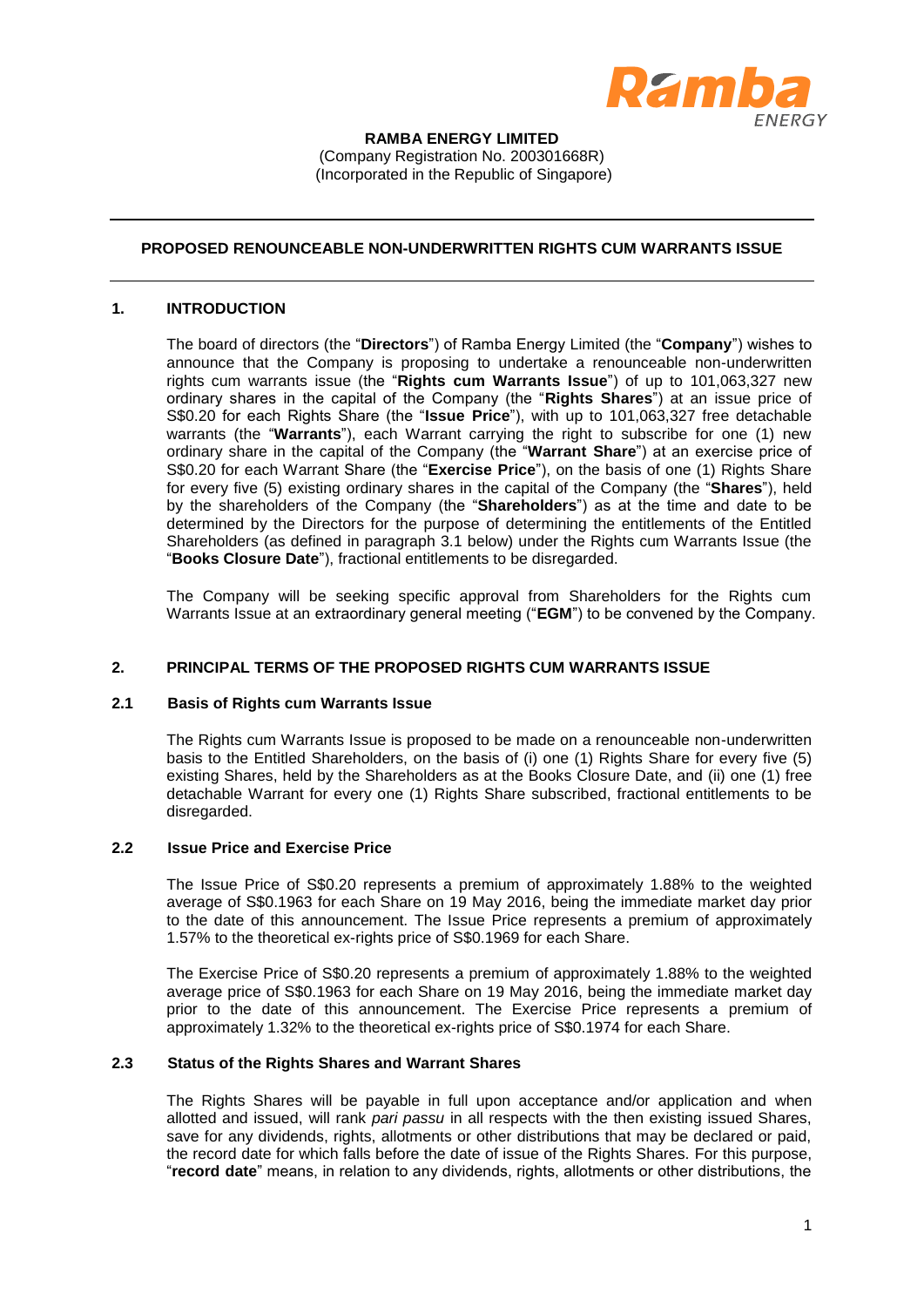date as at the close of business (or such other time as may be notified by the Company) on which Shareholders must be registered with the Company, the Company's share registrar, RHT Corporate Advisory Pte. Ltd. ("**Share Registrar**") or The Central Depository (Pte) Limited ("**CDP**"), as the case may be, in order to participate in such dividends, rights, allotments or other distributions.

The Warrant Shares arising from the exercise of the Warrants, upon allotment and issue, will rank *pari passu* in all respects with the then existing issued Shares, save for any dividends, rights, allotments or other distributions that may be declared or paid, the record date for which falls on or before the date of issue of the Warrant Shares.

Fractional entitlements to any Rights Shares with Warrants will be disregarded and will, together with the provisional allotments which are not taken up or allotted for any reason, be aggregated and allocated to satisfy excess applications (if any) or disposed of or otherwise dealt with in such manner as the Directors, in their absolute discretion, deem fit in the interests of the Company.

#### **2.4 Terms of Warrants**

The Warrants are immediately detachable from the Rights Shares upon issue and will be issued in registered form. The Warrants will be listed and traded on a book-entry (scripless) settlement system on the Singapore Exchange Securities Trading Limited ("**SGX-ST**") upon the listing and quotation of the Warrants on the Main Board of the SGX-ST, subject to, *inter alia*, there being an adequate spread of holdings of the Warrants to provide for an orderly market for the Warrants.

Each Warrant will, subject to the terms and conditions to be set out in a deed poll constituting the Warrants (the "**Deed Poll**"), carry the right to subscribe for one (1) Warrant Share at the Exercise Price, at any time during the period commencing on and including the date of issue of the Warrants and expiring on a date immediately preceding the third  $(3^{rd})$  anniversary of the date of issue of the Warrants (the "**Exercise Period**"). The Warrants that remain unexercised at the expiry of the Exercise Period shall lapse and cease to be valid for any purpose.

The Exercise Price and the number of Warrants to be held by each holder of Warrants will be subject to adjustments under certain circumstances as provided for in the Deed Poll and appropriate announcements on the adjustments will be made by the Company.

## **2.5 Size of the Rights cum Warrants Issue**

As at the date of this announcement, the Company has:

- (i) an existing issued and paid-up share capital comprising 485,946,434 Shares (excluding 1,807,215 treasury shares) ("**Existing Share Capital**");
- (ii) outstanding share options ("**Outstanding Share Options**") granted under the Company's share option scheme which are exercisable into 11,206,057 Shares; and
- (iii) outstanding share awards ("**Outstanding Share Awards**") granted under the Company's performance share plan which are exercisable into 8,164,146 Shares.

For illustration purposes only:

- (i) based on the Existing Share Capital and assuming that (a) none of the Outstanding Share Options and Outstanding Share Awards are exercised before the Books Closure Date and (b) the Rights cum Warrants Issue is fully subscribed, an aggregate of 97,189,286 Rights Shares with 97,189,286 Warrants will be issued pursuant to the Rights cum Warrants Issue.
- (ii) based on the Existing Share Capital and assuming that (a) all the Outstanding Share Options are exercised into 11,206,057 Shares before the Books Closure Date, (b) all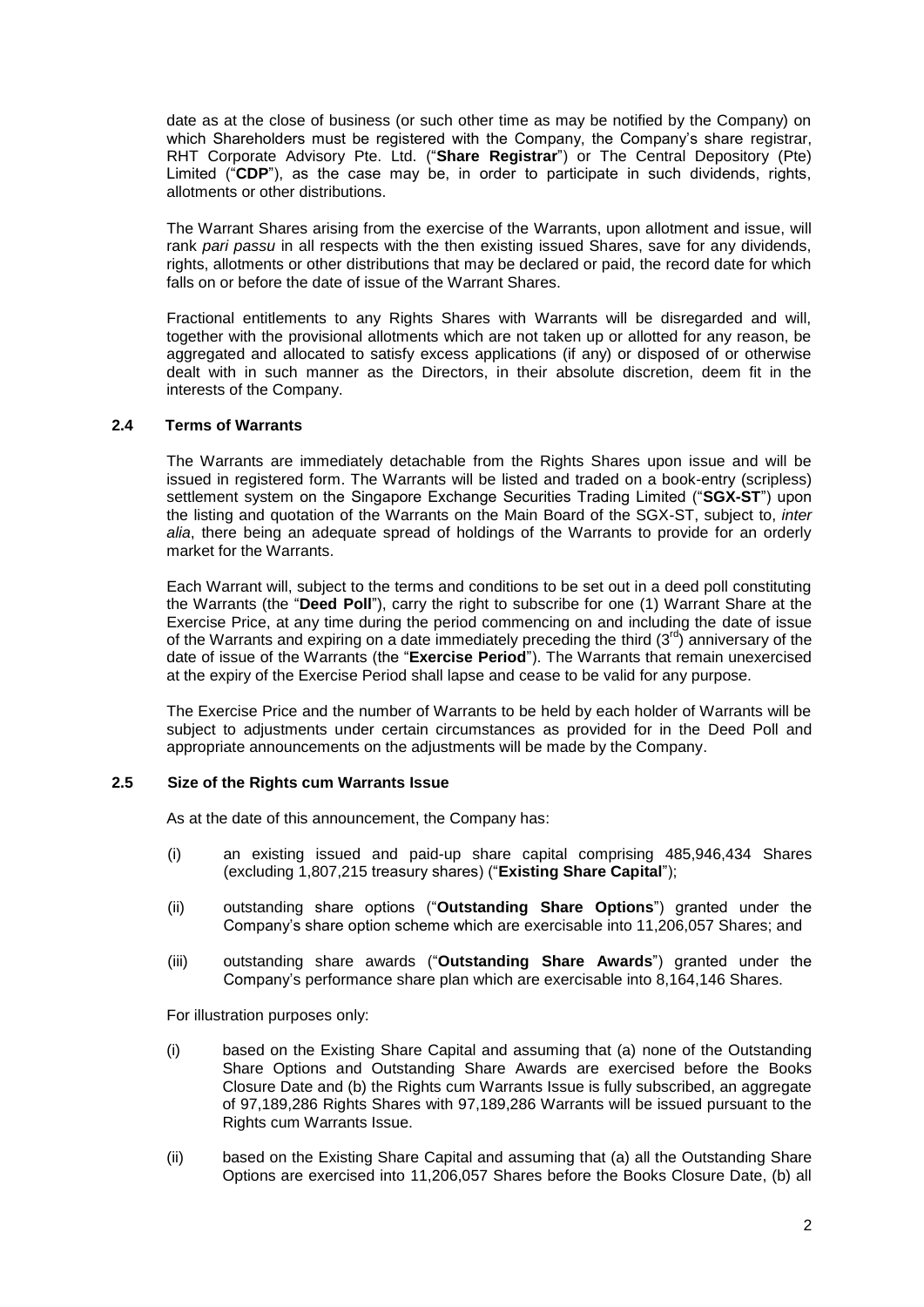the Outstanding Share Awards are exercised into 8,164,146 Shares before the Books Closure Date and (c) the Rights cum Warrants Issue is fully subscribed, an aggregate of 101,063,327 Rights Shares with 101,063,327 Warrants will be issued pursuant to the Rights cum Warrants Issue. Based on the vesting schedules of the Company's share option scheme and performance share plan, the Company expects that it is unlikely that the Outstanding Share Options and Outstanding Share Awards will be exercised in full before the Books Closure Date.

#### **2.6 Non Underwritten Basis**

In view of the Irrevocable Undertakings provided by the Undertaking Shareholders, the savings enjoyed for not having to bear underwriting fees, and there being no minimum amount that must be raised from the Rights cum Warrants Issue taking into consideration the intended use of proceeds set out in paragraph 4 below, the Company has decided to proceed with the Rights cum Warrants Issue on an non-underwritten basis.

## **2.7 Other terms**

The terms and conditions of the Rights cum Warrants Issue are subject to such changes as the Directors may deem fit. The final terms and conditions of the Rights cum Warrants Issue will be contained in an offer information statement (the "**OIS**") and its accompanying documents to be lodged with the Monetary Authority of Singapore. The OIS will be despatched by the Company to Entitled Shareholders in due course.

## **3. ELIGIBILITY TO PARTICIPATE IN THE RIGHTS CUM WARRANTS ISSUE**

### <span id="page-2-0"></span>**3.1 Entitled Shareholders**

Shareholders whose registered address with the Company's Share Registrar or CDP, as the case may be, are in Singapore as at the Books Closure Date, or who have, at least three (3) market days prior to the Books Closure Date, provided to the Company's Share Registrar or CDP, as the case may be, addresses in Singapore for the service of notices and documents will be entitled to participate in the Rights cum Warrants Issue and receive the OIS to be issued by the Company in connection with the Rights cum Warrants Issue together with the appropriate application forms and accompanying documents at their respective Singapore addresses ("**Entitled Shareholders**").

Entitled Shareholders will be at liberty to accept, decline or otherwise renounce or trade their provisional allotments of the Rights Shares with Warrants and will be eligible to apply for additional Rights Shares with Warrants in excess of their provisional allotments under the Rights cum Warrants Issue.

Any entitlements to the Rights Shares and the Warrants not taken up for any reason will be aggregated and allotted to satisfy excess applications or disposed of in such manner as the Directors may, in their absolute discretion, deem fit in the interests of the Company.

### **3.2 Foreign Shareholders**

For practical reasons and for avoidance of violating any foreign laws, the Rights Shares with Warrants will not be offered to Shareholders with registered addresses outside Singapore as at the Books Closure Date and who have not, at least three (3) market days prior to the Books Closure Date, provided to the Company's Share Registrar or CDP, as the case may be, addresses in Singapore for the service of notices and documents ("**Foreign Shareholders**").

All documents in respect of the Rights cum Warrants Issue, comprising an offering document in the prescribed OIS form and the accompanying application forms to be issued by the Company will, therefore, not be mailed to any address outside of Singapore. Accordingly, no provisional allotments of the Rights Shares with Warrants will be made to Foreign Shareholders and no purported acceptances or application will be valid.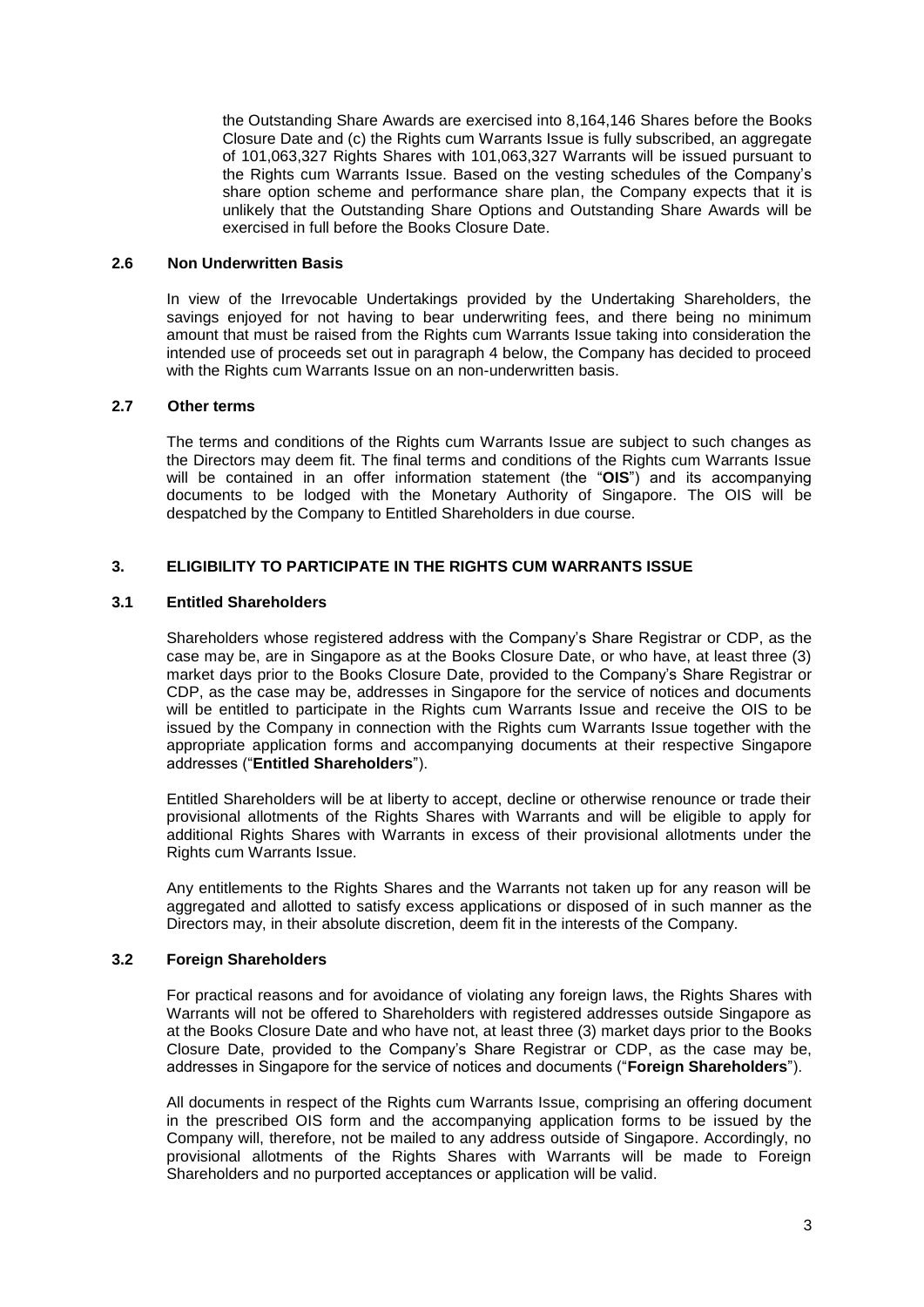If it is practicable to do so, arrangements may, at the discretion of the Company, be made for the entitlements to the Rights Shares with Warrants which would otherwise be provisionally allotted to Foreign Shareholders to be sold "nil-paid" on the SGX-ST or dealt with in such manner as the Directors may, in their absolute discretion, deem fit in the interests of the Company.

## **3.3 Excess Rights Shares**

In the allotment of excess Rights Shares with Warrants, preference will be given to the rounding of odd lots, and the Directors and substantial Shareholders who have control or influence over the Company in connection with the day-to-day affairs of the Company or the terms of the Rights cum Warrants Issue or have representation (direct or indirect through a nominee) on the Board will rank last in priority for the rounding of odd lots and allotment of excess Rights Shares with Warrants.

### **3.4 Scale Down of Subscription and Excess Application Option**

Depending on the level of subscription for the Rights Shares with Warrants entitlements, the Company will, if necessary, and subject to the approval of the SGX-ST, scale down the subscription and/or the excess applications by any Shareholder (if such Shareholder chooses to subscribe for its pro-rata Rights Shares with Warrants and/or apply for excess Rights Shares with Warrants and the Warrants entitlement) to:

- (i) ensure that such Shareholder does not hold a controlling interest in the Company, which is prohibited by Rule 803 of the Listing Manual of the SGX-ST unless prior specific approval is obtained from Shareholders in a general meeting; or
- (ii) avoid placing the relevant Shareholder and parties acting in concert with him (as defined in the Code) in the position of incurring a mandatory general offer obligation under the Code unless a whitewash waiver is obtained by the relevant Shareholder and parties acting in concert with him,

as a result of other Shareholders not taking up their Rights Shares with Warrants entitlements fully.

#### **4. PURPOSE OF THE RIGHTS CUM WARRANTS ISSUE AND USE OF PROCEEDS**

The Company is undertaking the Rights cum Warrants Issue to raise funds mainly to finance the Group's exploration, development, general and administrative expenses for its oil and gas blocks, loan repayment and corporate expenses.

Further to the Company's announcement dated 10 February 2016 on the completion of the farm-out of a net 20% participating interest in the Lemang PSC to Mandala Energy Limited, the Company has had numerous discussions with respect to the development of the Lemang PSC under the current low oil price environment, and is looking at a negative cash flow of approximately US\$65 million, out of which the Company is responsible for 31%, in addition to the repayment of US\$5 million advance to Mandala Energy Limited pursuant to the Farm-in Agreement dated 4 October 2015 (please refer to the announcement dated 5 October 2015 for more information on the aforementioned transaction).

For illustration purposes only, in the event that (i) none of the Outstanding Share Options and Outstanding Share Awards are exercised before the Books Closure Date, (ii) the Undertaking Shareholders (as defined herein) subscribe for their provisional allotments of an aggregate of 23,075,773 Rights Shares with Warrants pursuant to the Irrevocable Undertakings, and (iii) none of the other Shareholders subscribe for their pro-rata Rights Shares with Warrants entitlements under the Rights cum Warrants Issue (the "**Minimum Subscription Scenario**"), the estimated net proceeds from the Rights Shares will be approximately S\$4.0 million ("**Net Proceeds**") after deducting professionals' fees and related expenses estimated at S\$0.6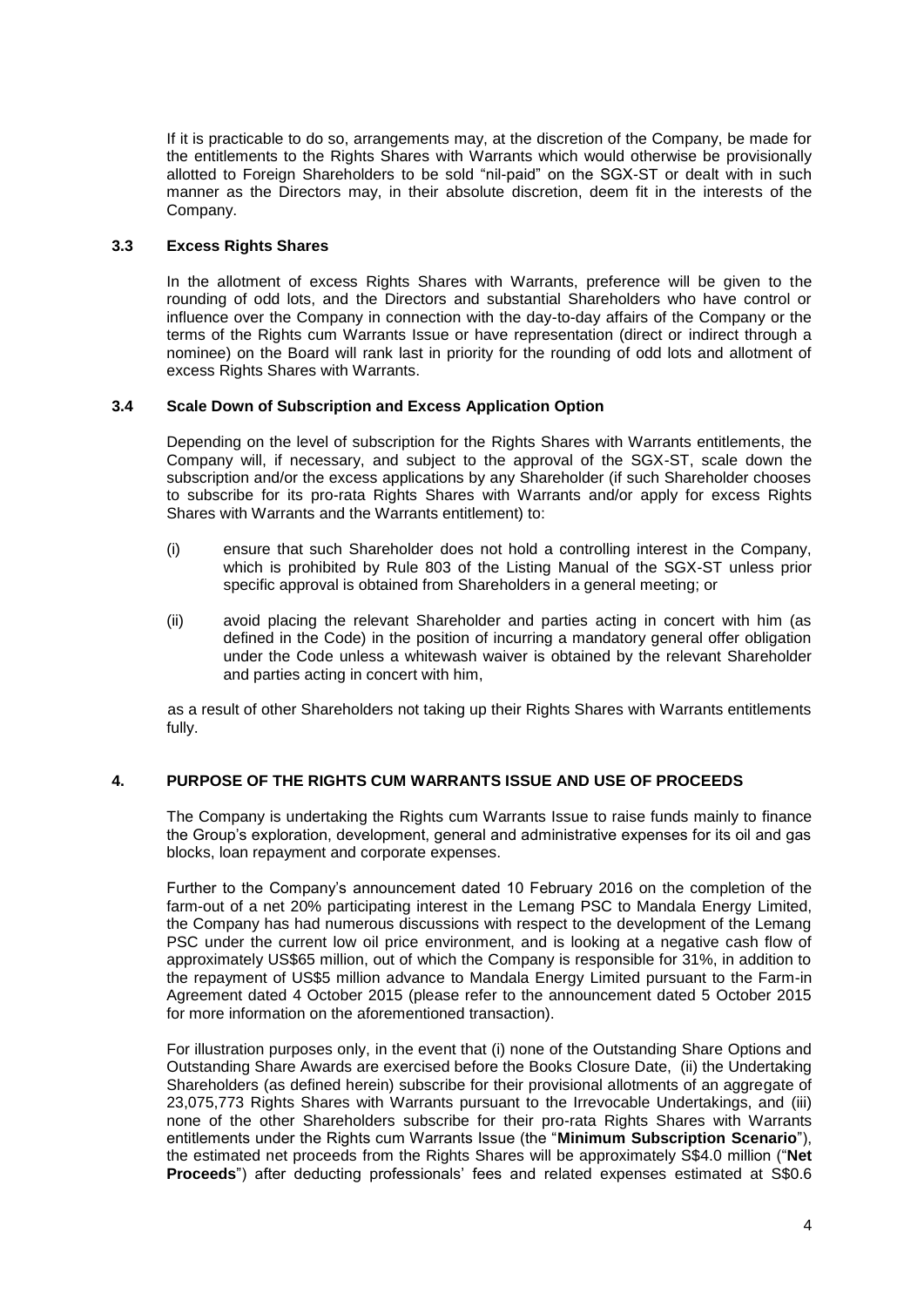million, incurred in connection with the Rights cum Warrants Issue. On the basis of the foregoing, and assuming that all Warrants issued are exercised, the estimated gross proceeds from the exercise of the Warrants will be approximately S\$4.6 million ("**Exercise Proceeds**").

In the event that (i) all the Outstanding Share Options are exercised into 11,206,057 Shares before the Books Closure Date, (ii) all the Outstanding Share Awards are exercised into 8,164,146 Shares before the Books Closure Date and (iii) the Rights Shares with Warrants are fully subscribed (the "**General Maximum Subscription Scenario**"), the estimated Net Proceeds from the Rights Shares will be approximately S\$19.6 million after deducting professionals' fees and related expenses estimated at S\$0.6 million, incurred in connection with the Rights cum Warrants Issue. On the basis of the foregoing, and assuming that all Warrants issued are exercised, the estimated Exercise Proceeds from the exercise of the Warrants will be approximately S\$20.2 million.

In the event that (i) all the Outstanding Share Options are exercised into 11,206,057 Shares before the Books Closure Date, (ii) all the Outstanding Share Awards are exercised into 8,164,146 Shares before the Books Closure Date, (iii) the Undertaking Shareholders (as defined herein) subscribe for their provisional allotments of up to an aggregate of 23,704,686 Rights Shares with Warrants pursuant to the Irrevocable Undertakings, (iv) none of the other Shareholders subscribe for their pro-rata Rights Shares with Warrants entitlements and (v) the Concert Party Shareholders subscribe for the excess Rights Shares with Warrants on a pro-rata entitlements basis under the Rights cum Warrants Issue (the "**Concert Party Maximum Subscription Scenario**"), the estimated Net Proceeds from the Rights Shares will be approximately S\$19.6 million after deducting professionals' fees and related expenses estimated at S\$0.6 million, incurred in connection with the Rights cum Warrants Issue. On the basis of the foregoing, and assuming that all Warrants issued are exercised, the estimated Exercise Proceeds from the exercise of the Warrants will be approximately S\$20.2 million.

| Use of Net Proceeds                                                      | Percentage of Net Proceeds (%) |
|--------------------------------------------------------------------------|--------------------------------|
| Group's exploration, development, general and<br>administrative expenses | 80                             |
| Loan repayment                                                           | 10                             |
| Corporate expenses                                                       | 10                             |
| Total                                                                    | 100                            |

The Company intends to utilise the Net Proceeds arising from the subscription of the Rights cum Warrants Issue as follows:

Pending the deployment of the Net Proceeds from the Rights cum Warrants Issue, the Net Proceeds may be deposited with banks and/or financial institutions, invested in short-term money market instruments and/or marketable securities, or used for any other purpose on a short-term basis, as the Directors may, in their absolute discretion, deem fit.

As and when the Warrants are exercised, the Exercise Proceeds arising therefrom may, at the discretion of the Directors, be applied towards investment purposes, business expansion, working capital, and/or such other purposes as the Directors may deem fit.

The Company will make the necessary announcements and subsequently provide a status report on the use of such proceeds and any material deviations therefrom in its annual report.

The Directors are of the opinion that the Net Proceeds raised from the Rights cum Warrants Issue is sufficient to meet the Group's present funding requirements.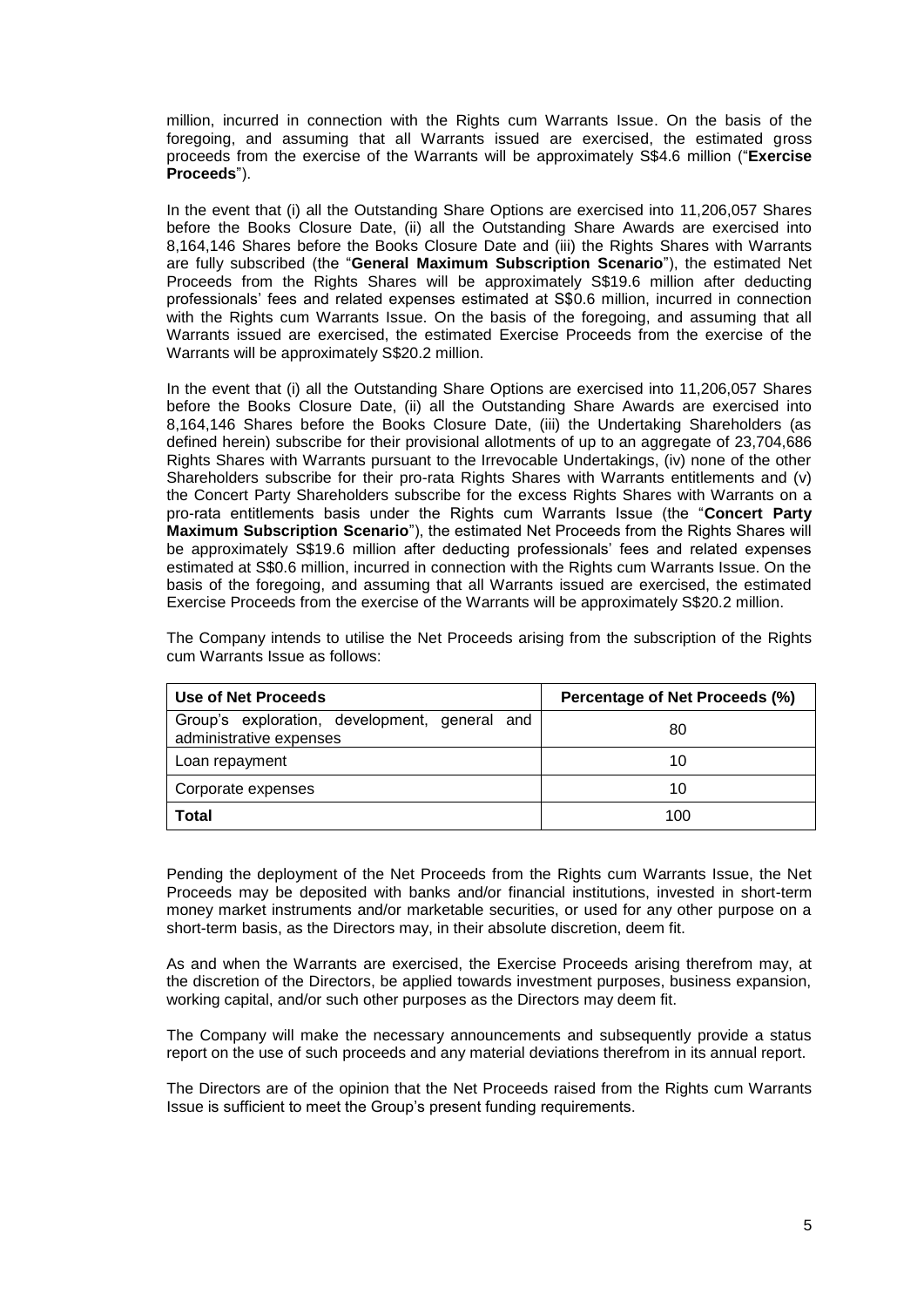### **5. IRREVOCABLE UNDERTAKINGS**

As at the date of this announcement, Mr Aditya Wisnuwardana Seky Soeryadjaya ("**Mr Soeryadjaya**") and Precious Treasure Global Inc. ("**Precious**") hold an aggregate of 115,206,671 and 107,871,400 Shares representing 23.71% and 22.20% respectively of the aggregate number of issued Shares in the capital of the Company. Accordingly, Mr Soeryadjaya and Precious will be entitled to subscribe for an aggregate of 23,075,773 Rights Shares with Warrants pursuant to the Rights cum Warrants Issue (the "**Entitled Rights Shares with Warrants**").

To demonstrate their support for the Rights cum Warrants Issue as well as their commitment to and confidence in the prospects of the Company, Mr Soeryadjaya and Precious (collectively the "**Undertaking Shareholders**") will be providing irrevocable undertakings (the "**Irrevocable Undertakings**") to the Company, amongst other things, to subscribe or cause to be subscribed for and on his/its behalf all the Entitled Rights Shares with Warrants.

#### **6. RECEIPT OF WHITEWASH WAIVER**

The Company intends to obtain the approval of Shareholders (other than the Concert Party Shareholders (as defined herein) and any other parties acting or deemed to be acting in concert with them in respect of the Shares) (the "**Independent Shareholders**") for the waiver of their right to receive a mandatory offer from the Concert Party Shareholders and parties acting in concert with them (the "**Whitewash Resolution**") pursuant to Rule 14 of the Singapore Code on Take-overs and Mergers (the "**Take-over Code**").

As at the date of this Announcement, the collective interests of (a) Mr Soeryadjaya, (b) Mr Edward Seky Soeryadjaya, (c) Precious, (d) Redmount Holdings Limited, (e) Telecour Limited and (f) Southdale Holdings Limited (each a "**Concert Party Shareholder**" and collectively, the "**Concert Party Shareholders**") are as follows:

|                                                        | <b>Direct Interest</b><br>(No. of Shares) | <b>Deemed Interest</b><br>(No. of Shares) | Total Interest (%) |
|--------------------------------------------------------|-------------------------------------------|-------------------------------------------|--------------------|
| Aditya Wisnuwardana<br>Seky Soeryadjaya <sup>(3)</sup> | 2,055,819                                 | 113,150,852                               | 23.71              |
| <b>Edward Seky</b><br>Soeryadjaya                      |                                           | 107,871,400                               | 22.20              |
| <b>Precious Treasure</b><br>Global Inc. $(2)$          |                                           | 107,871,400                               | 22.20              |
| <b>Redmount Holdings</b><br>Limited $(1)$              | 172,200                                   | 107,699,200                               | 22.20              |
| Telecour Limited <sup>(4)</sup>                        | 107,699,200                               |                                           | 22.16              |
| Southdale Holdings<br>Limited $(4)$                    |                                           |                                           |                    |

#### **Note:**

- (1) Redmount Holdings Limited ("**Redmount**"), pursuant to a trust deed dated 4 February 2016, has a deemed interest in the 107,699,200 shares registered in the name of Telecour Limited ("**Telecour**"), that are held on trust for Redmount.
- (2) Both Mr Mohammad Soetrisno Bachir and Mr Edward Seky Soeryadjaya control in equal proportion of shareholdings in the capital of Precious Treasure Global Inc. ("**Precious**"). Precious controls 100% of the total issued share capital of Redmount. Pursuant to Section 7(4) of the Companies Act (Chapter 50 of Singapore) (the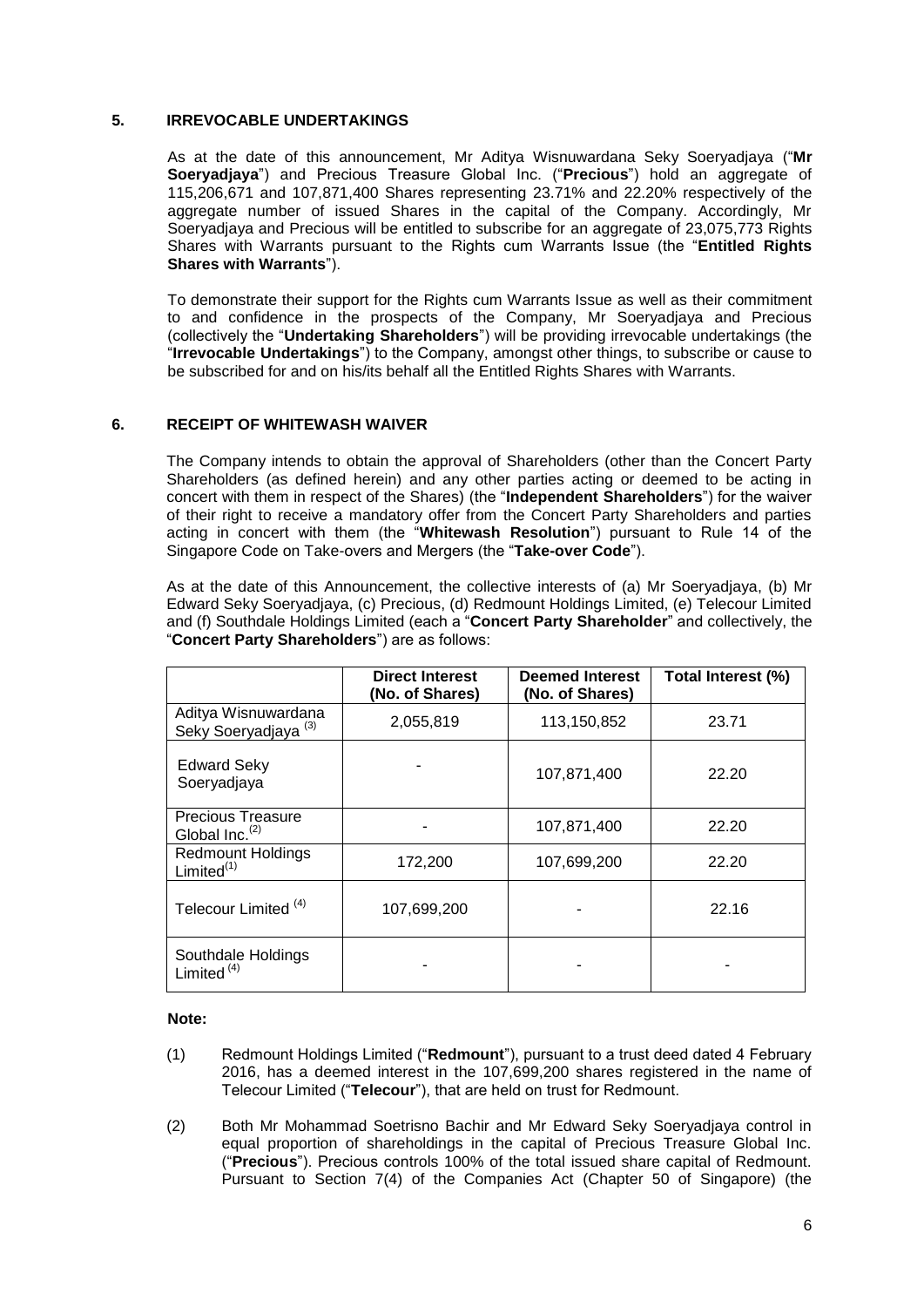"**Companies Act**"), Mr Mohammad Soetrisno Bachir and Mr Edward Seky Soeryadjaya are deemed interested in the shares held by Redmount and its subsidiaries.

- (3) Mr Aditya Wisnuwardana Seky Soeryadjaya has a deemed interest in the 5,451,652 shares registered in the name of DB Nominees (Singapore) Pte Ltd for his benefit, and a deemed interest in the 107,699,200 shares held by Telecour pursuant to Section 7(4) of the Companies Act, through his position as the sole director and shareholder of Telecour.
- (4) Pursuant to the Rights cum Warrants Issue, Telecour may be renouncing its entitlements to Southdale Holdings Limited.

As at the date of this Announcement, the Concert Party Shareholders collectively hold an aggregate shareholding of approximately 115,378,871 in the existing share capital of the Company, representing approximately 23.74% of the voting rights in the Company.

Assuming the Minimum Subscription Scenario, that:

- (i) none of the Outstanding Share Options and the Outstanding Share Awards were exercised before the Books Closure Date;
- (ii) the Undertaking Shareholders subscribe for the Entitled Rights Shares with Warrants under the Rights cum Warrants Issue in accordance with their respective Irrevocable Undertakings; and
- (iii) none of the Entitled Shareholders subscribe for any of their respective entitlements of Rights Shares with Warrants;

the shareholding interests of the Concert Party Shareholders will increase from approximately 23.74% of the total issued share capital of the Company to approximately 30.36% of the total issued share capital of the Company, based on the enlarged issued share capital of the Company of 532,097,980 Shares immediately following the allotment and issue of 23,075,773 Rights Shares and 23,075,773 Warrant Shares upon the exercise of the Warrants, pursuant to the Rights cum Warrants Issue.

Assuming the Concert Party Maximum Subscription Scenario, that:

- (i) all the Outstanding Share Options were converted into 11,206,057 Shares before the Books Closure Date;
- (ii) all the Outstanding Share Awards are exercised into 8,164,146 Shares before the Books Closure Date;
- (iii) the Undertaking Shareholders subscribe for their provisional allotments of up to an aggregate of 23,701,686 Rights Shares with Warrants pursuant to the Irrevocable Undertakings;
- (iv) none of the other Shareholders subscribe for their pro-rata Rights Shares with Warrants entitlements and;
- (v) the Concert Party Shareholders subscribe for the excess Rights Shares with Warrants on a pro-rata entitlements basis under the Rights cum Warrants Issue;

the shareholding interests of the Concert Party Shareholders will increase from approximately 23.74% of the total issued share capital of the Company to approximately 45.32% of the total issued share capital of the Company, based on the enlarged issued share capital of the Company of 707,443,291 Shares immediately following the allotment and issue of 101,063,327 Rights Shares and 101,063,327 Warrant Shares upon the exercise of the Warrants, pursuant to the Rights cum Warrants Issue.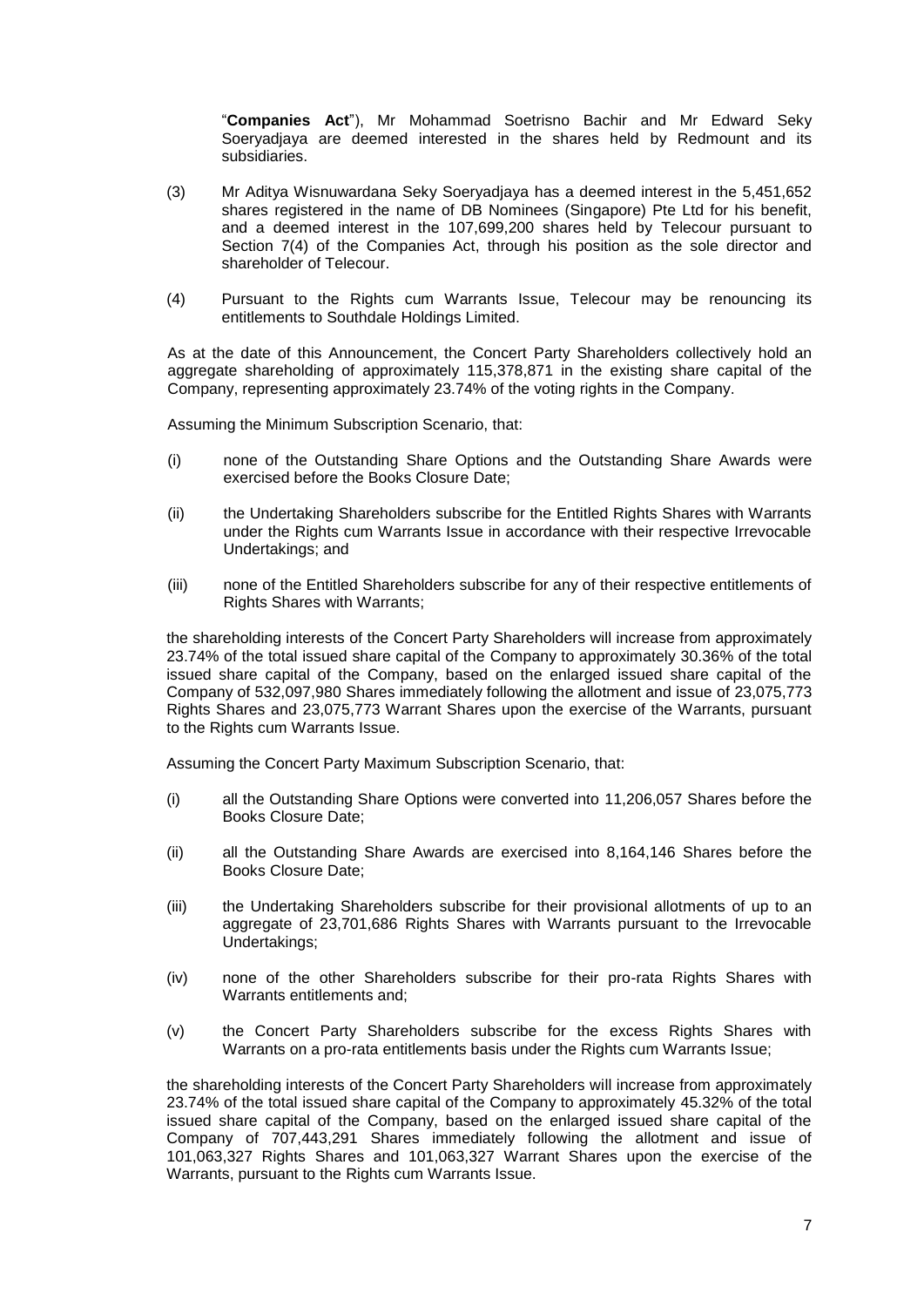In such an event, the fulfilment by the Undertaking Shareholders of their obligations under their respective Irrevocable Undertakings under the Minimum Subscription Scenario and the Concert Party Shareholders' subscription of the excess Rights Shares with Warrants under the Concert Party Maximum Subscription Scenario will result in the Concert Party Shareholders increasing their aggregate shareholdings in the Company to 30.0% or more of the enlarged issued and paid-up share capital of the Company. The Concert Party Shareholders will thus incur an obligation to make a mandatory general offer for the remaining Shares not already owned or controlled by the Concert Party Shareholders pursuant to Rule 14 of the Take-over Code unless such obligation is waived by the SIC.

Accordingly, an application was made on 18 March 2016 by the Concert Party Shareholders to the SIC for, *inter alia,* a waiver of the obligations of the Concert Party Shareholders and parties acting in concert with them to make a mandatory general offer under Rule 14 of the Take-over Code as a result of the subscription of the Rights Shares and the Warrant Shares arising from the exercise of the Warrants under the Rights cum Warrants Issue (the "**Whitewash Waiver**").

On 25 April 2016, the SIC granted the Whitewash Waiver subject to the satisfaction of, amongst others, the following conditions:

- (i) a majority of holders of voting rights of the Company approve at a general meeting before the issue of the Rights Shares with Warrants, the Whitewash Resolution, by way of a poll to waive their rights to receive a general offer from the Concert Party Shareholders and parties acting in concert with them;
- (ii) the Whitewash Resolution be separate from other resolutions;
- (iii) the Concert Party Shareholders, parties acting in concert with them and parties not independent from them, abstain from voting on the Whitewash Resolution;
- (iv) the Concert Party Shareholders and parties acting in concert with them did not acquire or are not to acquire any shares or instruments convertible into and options in respect of shares of the Company (other than subscriptions for, rights to subscribe for, instruments convertible into or options in respect of new shares which have been disclosed in the circular):
	- a. during the period between the announcement of the proposed Rights cum Warrants Issue and the date Shareholders' approval is obtained for the Whitewash Resolution; and
	- b. in the six (6) months prior to the announcement of the proposed Rights cum Warrants Issue but subsequent to negotiations, discussions or the reaching of understandings or agreements with the directors of the Company in relation to the Rights cum Warrants Issue;
- (v) the Company appoints an independent financial adviser to advise the independent Shareholders on the Whitewash Resolution;
- (vi) the Company sets out clearly in its circular to Shareholders:
	- a. details of the proposed Rights cum Warrants Issue, including the Irrevocable Undertakings;
	- b. the dilution effect to existing Shareholders of the acquisition of (A) excess Rights Shares and (B) the Warrant Shares upon the exercise of Warrants by the Concert Party Shareholders;
	- c. the number and percentage of voting rights in the Company as well as the number of instruments convertible into, rights to subscribe for and options in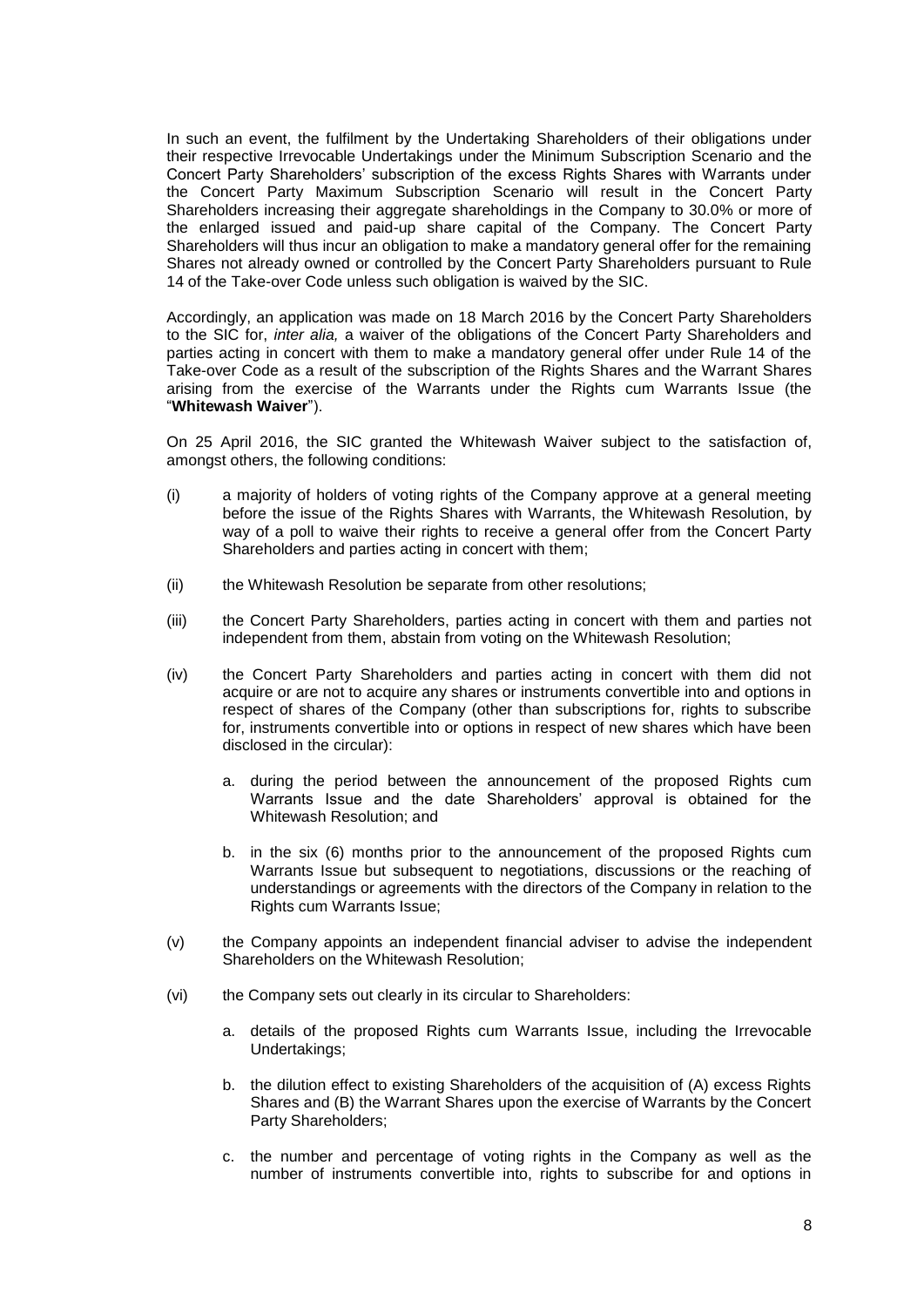respect of shares in the Company held by the Concert Party Shareholders and parties acting in concert with them, as at the latest practicable date;

- d. the number and percentage of voting rights to be acquired by the Concert Party Shareholders upon the subscription of the Rights Shares (including excess Rights Shares) and the exercise of the Warrants;
- e. specific and prominent reference to the fact that Shareholders, by voting for the Whitewash Resolution, are waiving their rights to a general offer from the Concert Party Shareholders at the highest price paid by the Concert Party Shareholders and parties acting in concert with them, in the past six (6) months preceding the offer;
- f. specific and prominent reference to the possibility that Shareholders by voting for the Whitewash Resolution could be forgoing the opportunity to receive a general offer from another person who may be discouraged from making a general offer in view of the potential dilution effect of the Warrants;
- (vii) the circular by the Company to Shareholders states that the waiver granted by SIC to the Concert Party Shareholders and parties acting in concert with them from the requirement to make a general offer under Rule 14 of the Take-over Code is subject to the conditions stated at (i) to (vi) above;
- (viii) the Company obtains SIC's approval in advance of those parts of the circular that refer to the Whitewash Resolution; and
- (ix) to rely on the Whitewash Resolution, the subscription of the Rights Shares and Warrants by the Concert Party Shareholders must be completed within three (3) months of approval of the Whitewash Resolution, and the acquisition of Warrant Shares by the Affected Parties upon the exercise of the Warrants must be completed within five (5) years of the date of issue of the Warrants,

## collectively the "**SIC Conditions**".

KPMG Corporate Finance Pte. Ltd. has been appointed as the independent financial adviser ("**IFA**") to advise such Directors who are considered independent for the purposes of making the recommendation to Independent Shareholders in relation to the Whitewash Resolution. Further details of the Whitewash Waiver and the advice of the IFA will be set out in the Circular.

## **7. OTHER INFORMATION**

#### **7.1 Offer Information Statement**

The OIS containing the full terms and conditions of the Rights cum Warrants Issue will be lodged with the Monetary Authority of Singapore and despatched to Shareholders together with the appropriate application forms and accompanying documents in due course, after the approval of the Shareholders is obtained at an EGM to be convened.

## **7.2 Circular**

A circular containing further details of the proposed Rights cum Warrants Issue, the proposed Whitewash Resolution and the convening of an EGM for the purpose of seeking Shareholders' approval will be despatched to Shareholders in due course.

## **8. APPROVAL FOR THE PROPOSED RIGHTS CUM WARRANTS ISSUE**

The proposed Rights cum Warrants Issue is subject to, *inter alia*, the following: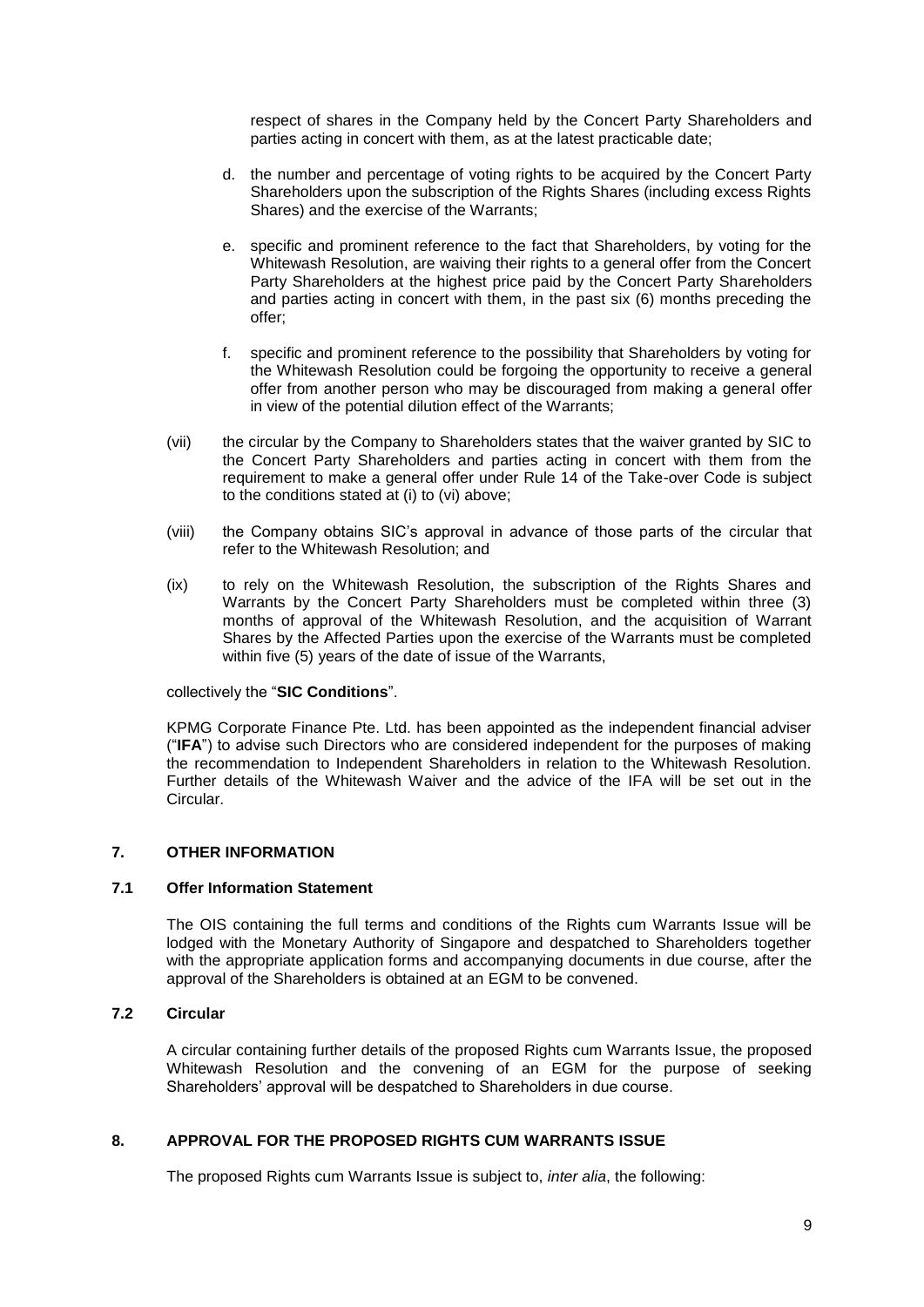- (i) the receipt of SIC's approval on the Whitewash Waiver (and such approval not having been withdrawn or revoked on or prior to the closing date of the offer of the Rights Shares with Warrants under the Rights cum Warrants Issue);
- (ii) the approval in-principle from the SGX-ST for the listing of and quotation of the Rights Shares, the Warrants and the Warrant Shares on the Main Board of the SGX-ST having been obtained (and such approval not having been withdrawn or revoked on or prior to the closing date of the offer of the Rights Shares with Warrants under the Rights cum Warrants Issue);
- (iii) the Shareholders' approval for Rights cum Warrants Issue and approval of the Independent Shareholders for the Whitewash Resolution, at the EGM to be convened;
- (iv) the lodgement of the OIS, together with all other accompanying documents (if applicable) in respect of the Rights cum Warrants Issue with the Monetary Authority of Singapore; and
- (v) all other necessary consents, approvals and waivers required from any person, financial institution or regulatory body or authority of Singapore or elsewhere under any and all agreements applicable to the Company and/or applicable laws for the Rights cum Warrants Issue and to give effect to the Rights cum Warrants Issue being obtained and not having been revoked or amended before the Closing Date.

An application to the SGX-ST for the listing and quotation of the Rights Shares, the Warrants and the Warrant Shares on the Mainboard of the SGX-ST will be made. Appropriate announcements in relation to the application, among others, will be made in due course.

## **9. INTERESTS OF DIRECTORS AND CONTROLLING SHAREHOLDERS**

Mr Soeryadjaya, Chief Executive Officer and Executive Director of the Company, is also a director of Redmount Holdings Limited, Telecour Limited and Southdale Holdings Limited, and a Concert Party Shareholder. In view of the above, Mr Soeryadjaya will (i) abstain from making any recommendations on the Whitewash Resolution, and (ii) decline to accept any appointment as proxy for any Shareholder to vote in respect of the resolutions to approve the Whitewash Resolution at the EGM.

In addition, pursuant to the Code and the SIC Conditions, the Concert Party Shareholders, their concert parties and parties not independent of them shall (i) abstain, and shall procure their associates to abstain, from voting on the resolutions to approve the Whitewash Resolution at the EGM, and (ii) decline to accept any appointment as proxy for any Shareholder to vote in respect of the resolutions to the Whitewash Resolution at the EGM.

Save as disclosed in this announcement, none of the Directors or substantial shareholders of the Company has any interest, direct or indirect, in the proposed Rights cum Warrants Issue and the Whitewash Resolution, other than their respective interests in the Shares.

# **10. DIRECTORS' RESPONSIBILITY STATEMENT**

The Directors collectively and individually accept full responsibility for the accuracy of the information given in this announcement and confirm after making all reasonable enquiries that, to the best of their knowledge and belief, this announcement constitutes full and true disclosure of all material facts about the proposed Rights cum Warrants Issue and Whitewash Resolution, the Company and its subsidiaries, and the Directors are not aware of any facts the omission of which would make any statement in this announcement misleading. Where information in this announcement has been extracted from published or otherwise publicly available sources or obtained from a named source, the sole responsibility of the Directors